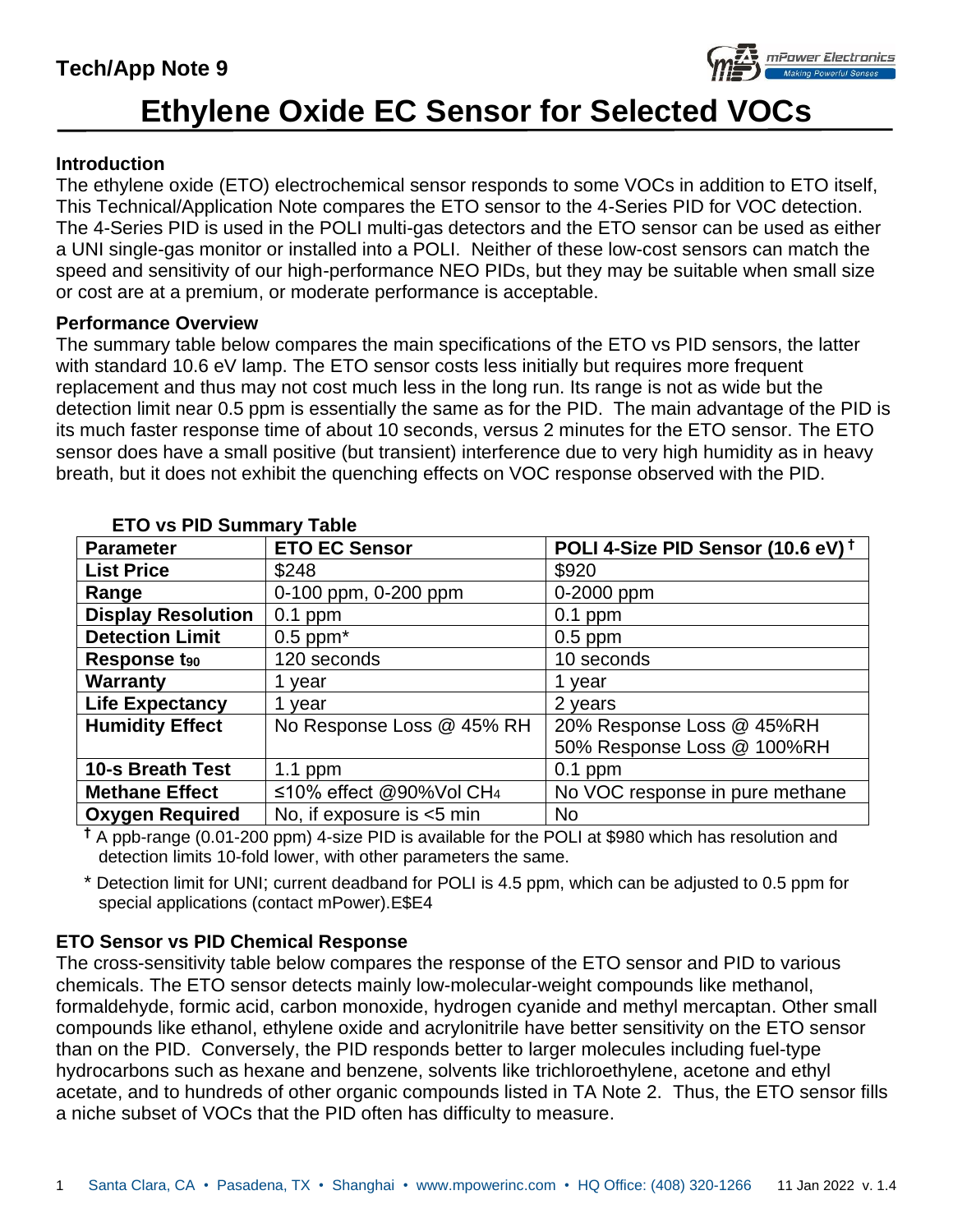Methanol detection is of particular interest because it is commonly requested by Hazmat teams, and there is no other convenient way to monitor for it. PID requires 11.7 eV lamps, which last only 1-2 months, gas detection tubes don't give continuous monitoring, and flame ionization detectors (FIDs), are costly and cumbersome. The ETO sensor offers a good, low-cost continuous monitoring and can also measure ethanol and isopropanol at equal or better sensitivity than the PID.

Acrylonitrile, used in the manufacture of rubber and plastics, is another compound that the ETO sensor can measure while PID requires the short-lived 11.7 eV lamp. The detection limit of about 5 ppm makes it unsuitable for measurements at the OSHA TWA level of 2 ppm, but useable for warning against Ceiling levels of 10 ppm.

For formaldehyde, we recommend using the EC sensor designed specifically for this gas, because the ETO sensor does not have a low enough detection limit.

| 2000 <b>OCHORITY</b> LADIO         | <b>ETO EC Sensor</b> |             | POLI PID <sup>t</sup>  |                    |
|------------------------------------|----------------------|-------------|------------------------|--------------------|
| Compound                           | <b>ETO Sensor</b>    | Det. Limit  | <b>PID Isobutylene</b> | Det. Limit         |
|                                    | $CF*$                | $(ppm)$ $*$ | CF* (10.6 eV)          | (ppm) <sup>+</sup> |
| CO (Carbon Monoxide)               | 2.3                  | 1.2         | NR <sup>**</sup>       | <b>NR</b>          |
| HCN (Hydrogen Cyanide)             | 2.8                  | 1.4         | <b>NR</b>              | <b>NR</b>          |
| Formaldehyde                       | 0.4                  | 0.2         | <b>NR</b>              | <b>NR</b>          |
| Formic Acid                        | 1.4                  | 0.7         | <b>NR</b>              | <b>NR</b>          |
| Acrylonitrile                      | 9.7                  | 5.0         | <b>NR</b>              | <b>NR</b>          |
| Methanol                           | 0.9                  | 0.5         | <b>NR</b>              | <b>NR</b>          |
| Ethanol                            | 1.5                  | 0.8         | 10                     | $\overline{5}$     |
| Isopropanol                        | 4.0                  | 2.0         | 6                      | $\overline{3}$     |
| <b>Ethylene Oxide</b>              | 1.0                  | 0.5         | 13                     | 6.5                |
| Epichlorohydrin                    | 2.7                  | 1.3         | 8.6                    | 4.3                |
| Methyl Mercaptan                   | 1.4                  | 0.7         | 0.54                   | 0.3                |
| NO (Nitric Oxide)                  | 1.6                  | 0.8         | $6\phantom{1}$         | $\overline{3}$     |
| NO <sub>2</sub> (Nitrogen Dioxide) | 6.1                  | 3.1         | 16                     | $\overline{8}$     |
| Ethylene                           | 1.1                  | 0.6         | 3.6                    | 1.8                |
| 1,3-Butadiene                      | 0.8                  | 0.4         | 0.74                   | 0.4                |
| Isobutylene                        | 1.7                  | 0.9         | 1.0                    | 0.5                |
| <b>Vinyl Chloride</b>              | 1.4                  | 0.7         | 2.0                    | 1.0                |
| Trichloroethylene                  | NR <sup>**</sup>     | <b>NR</b>   | 0.61                   | 0.6                |
| Acetone                            | <b>NR</b>            | <b>NR</b>   | 1.1                    | 0.6                |
| <b>Ethyl Acetate</b>               | $NR$ (CF~50)         | <b>NR</b>   | 4.3                    | 2.2                |
| <b>Benzene</b>                     | <b>NR</b>            | <b>NR</b>   | 0.5                    | 0.3                |
| n-Hexane                           | NR (CF~100)          | <b>NR</b>   | 3.8                    | 1.9                |
| Methane                            | <b>NR</b>            | <b>NR</b>   | <b>NR</b>              | <b>NR</b>          |
| Methylene Chloride                 | <b>NR</b>            | <b>NR</b>   | <b>NR</b>              | <b>NR</b>          |
| Acetonitrile                       | $NR$ (CF~80)         | <b>NR</b>   | <b>NR</b>              | <b>NR</b>          |

### **Cross-Sensitivity Table**

 $*$  CF = Correction Factor = (response of ETO)/(response of compound). PID CF = (response of isobutylene)/(response of compound) (For PID, see TA Note 2).

\*\* NR = No Response **†** The 0.01-200 ppm PID has 10-fold lower detection limits.

**<sup>ǂ</sup>** Detection Limit for UNI with 0.5 ppm deadband; deadband fpr POLI is 4.5 ppm. Contact mPower if smaller deadband is needed.